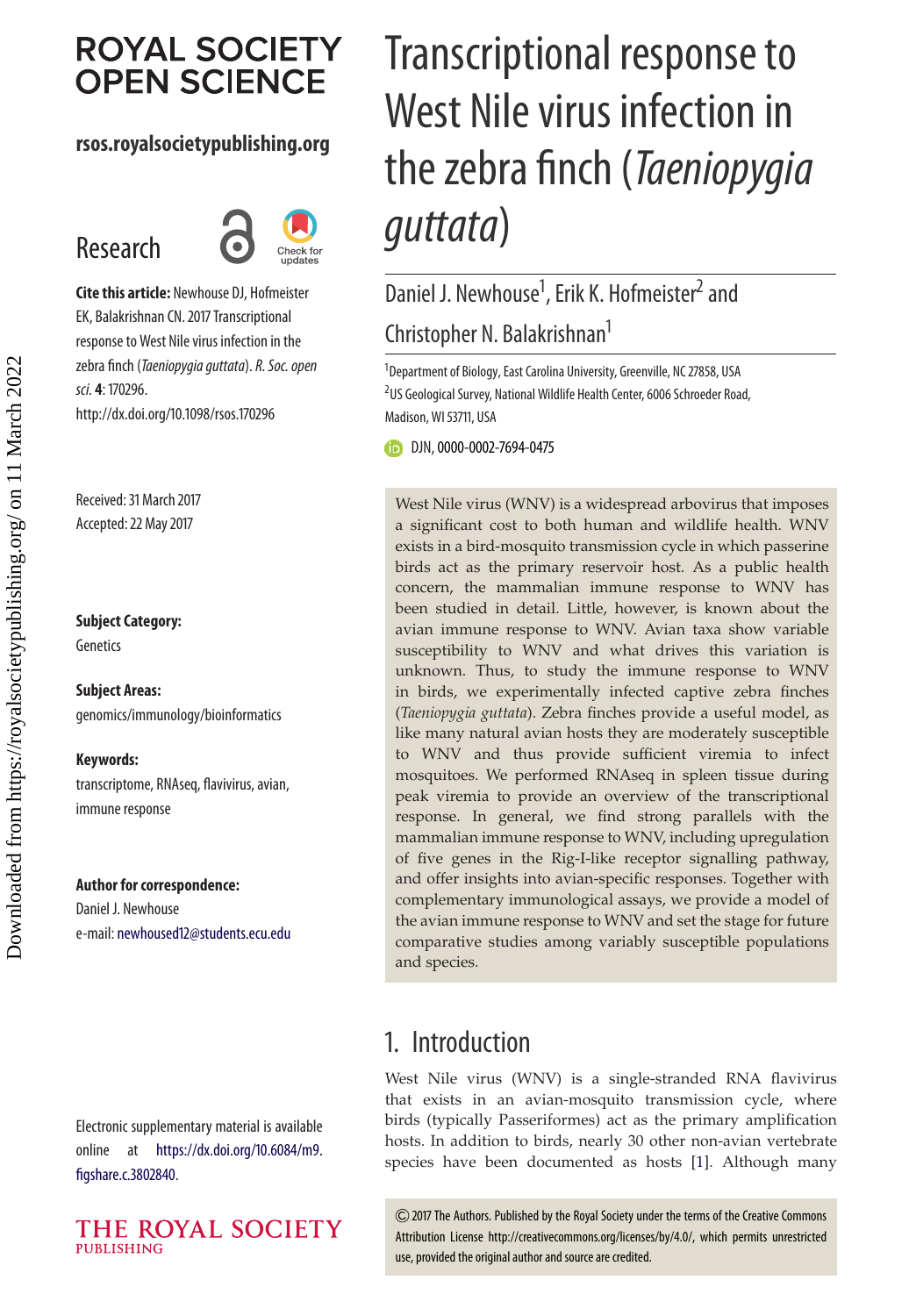WNV-infected hosts are asymptomatic, WNV infection can cause severe meningitis or encephalitis in those that are highly susceptible. Avian species for the most part exhibit low to moderate susceptibility. That is, individuals become infected and develop sufficient viremia for transmission via mosquito blood meal, but the hosts recover and avoid significant mortality (reviewed in [\[2\]](#page-10-1)). First described in 1937, WNV has not resulted in widespread avian decline throughout its historical range [\[3\]](#page-10-2), perhaps due to host–parasite coevolution. However, the emergence of WNV in North America in 1999 has negatively impacted a wide range of populations [\[4](#page-10-3)[,5\]](#page-10-4). Surveys of North American wild birds have shown a variety of competent WNV hosts, with varying degrees of susceptibility, morbidity and pathogenicity [\[2\]](#page-10-1). American robins (*Turdus migratorius*) appear to be the main host in spreading WNV infection in North America [\[6\]](#page-10-5), but infection appears most detrimental to members of Family Corvidae [\[7\]](#page-10-6). Despite great variation in susceptibility, the mechanisms underlying this variation are primarily unknown [\[2\]](#page-10-1).

Largely due to interest in human health implications, most work describing the host immune response to WNV infection has been performed in mammalian systems [\[8\]](#page-10-7). From these studies, we know that in mammals, both the innate and adaptive arms are critical for virus detection and clearance [\[9](#page-10-8)[,10\]](#page-10-9). Within the innate immune response, the retinoic acid-inducible gene 1 (Rig-I)-like receptor (RLR) pathway appears to play a key role in viral clearance. This pathway recognizes viral products and initiates type I interferon expression [\[11\]](#page-10-10). Mice lacking the viral recognition RLR genes in this pathway, DDx58 (Rig-I) and IFIH1 (MDA5), become highly susceptible to WNV infection [\[12\]](#page-10-11). In the adaptive immune system, a broad range of components appear to play important roles in mounting a response, including antibody and CD4+ and CD8+ T cells [\[9,](#page-10-8)[13](#page-10-12)[,14\]](#page-10-13). Interestingly, major histocompatibility complex (MHC) class I genes are upregulated post-infection [\[15](#page-10-14)[,16\]](#page-10-15). Viruses typically evade MHC class I detection [\[17](#page-10-16)[,18\]](#page-10-17), as MHC class I molecules bind and present viral peptides to CD8+ T cells. However, the purpose of WNV-induced MHC expression is unclear.

While the mammalian immune response to WNV infection has been extensively studied, the avian immune response remains mostly unknown. Of the studies in birds, many involve experimentally infecting wild caught birds (reviewed in [\[2\]](#page-10-1)), or domestic chickens (*Gallus gallus*) [\[19\]](#page-10-18). These studies primarily focus on viral detection, tissue tropism, antibody production or lymphocyte counts [\[2](#page-10-1)[,19](#page-10-18)[,20\]](#page-10-19). Little is known about the molecular mechanisms driving the immune response to WNV infection (but see [\[21\]](#page-10-20)). Furthermore, current avian WNV studies suffer many challenges. Wild caught birds may be co-infected with other parasites (e.g. avian malaria) and are difficult to maintain in captivity for experimental infection studies. Chickens, although an avian model species, are uncommon hosts and highly resistant to WNV infection [\[22\]](#page-10-21). Therefore, chickens are not ideal to describe the avian immune response to WNV infection. Passeriformes and Galliformes are also highly divergent bird lineages, with distinctive immune gene repertoires and architecture [\[23\]](#page-10-22).

As passerine birds are the main hosts for WNV, we have sought to develop a passerine model to study the impacts of WNV infection on a taxonomically appropriate host [\[24\]](#page-10-23). We have recently shown that zebra finches, *Taeniopygia guttata*, are moderately susceptible hosts for WNV [\[25\]](#page-10-24). That is, WNV rapidly disseminates to a variety of tissues and is detectable in most samples by 4 days post-inoculation (dpi). Despite rapid development of sufficient viremia for arthropod transmission, zebra finches develop anti-WNV antibodies, clear WNV by 14 dpi, and avoid significant mortality [\[25\]](#page-10-24). This moderate disease susceptibility is similar to what is observed in many natural WNV hosts. Zebra finches are also an established biomedical model system with a suite of genetic and genomic tools available [\[26\]](#page-10-25).

In this study, we experimentally infected zebra finches and performed RNAseq to describe their transcriptional response up to the point of peak viremia. In doing so, we characterize the zebra finch immune response to WNV infection, explore expression of the avian RLR pathway in response to WNV, gain insights into the avian immune response to this widespread infectious disease, and uncover conserved evolutionary responses in avian and mammalian systems.

## 2. Results

#### 2.1. Experimental infection

We challenged six individuals with  $10^5$  plaque-forming units (PFU) WNV and sequenced RNA (Illumina RNAseq) isolated from spleens, an organ critical to the avian immune response. Three birds served as procedural controls and on day 0 were injected subcutaneously with  $100 \mu$ l of BA1 media, as previously described [\[27\]](#page-10-26). Peak viremia occurs at  $4.6 \pm 1.7$  dpi as quantified via RT-PCR [\[25\]](#page-10-24) and thus, we characterized the transcriptional response leading to (2 dpi, *n* = 3) and at peak viral load (4 dpi, *n* = 3)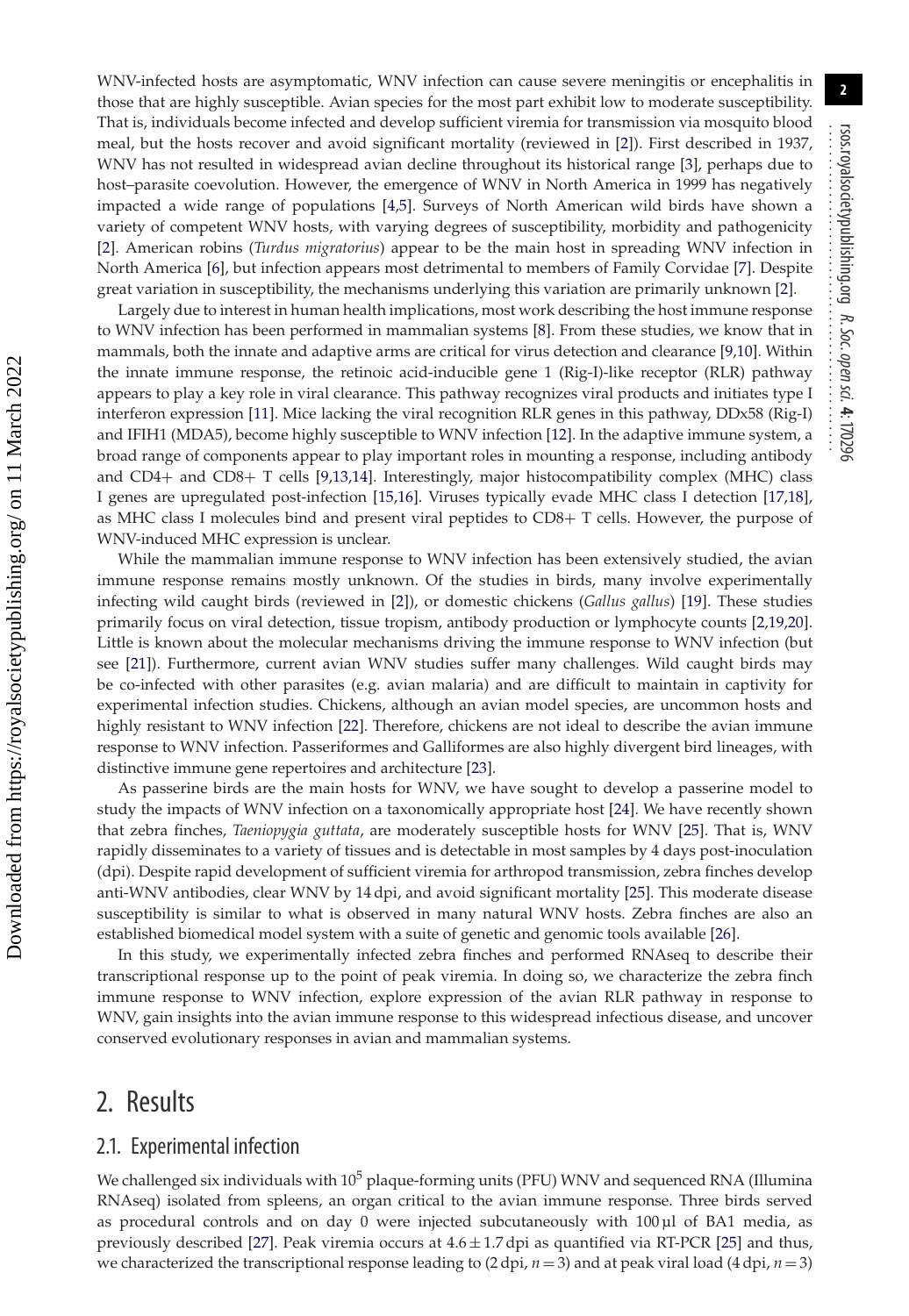in the present study. WNV RNA was detected by culture in lung and kidney RNA pools of two out of three birds sampled at day 2, and all three birds sampled at 4 dpi. These findings were verified by semiquantitative RT-PCR. WNV is rarely detected in spleen by 2 dpi, but all birds previously inoculated at  $10<sup>5</sup>$ PFU developed WNV antibodies [\[25\]](#page-10-24). We therefore treated all six birds inoculated with WNV as being infected.

#### 2.2. Sequencing results and read mapping

We obtained 18–30 million paired-end, 100 bp reads for each sample and removed 0.57–1.24% of the total bases after adapter trimming (electronic supplementary material, table S1). On average, 79.0–80.8% total trimmed reads mapped to the zebra finch reference genome (electronic supplementary material, table S2), corresponding to 18 618 Ensembl-annotated genes [\[28\]](#page-10-27). Of these, 14 114 genes averaged at least five mapped reads across all samples and were used for differential expression (DE) analyses.

#### 2.3. Sample clustering and differential expression

We tested for DE in two ways: as pairwise comparisons between treatments with *DEseq2* [\[29\]](#page-10-28) and as a time-course grouping genes into expression paths with *EBSeqHMM* [\[30\]](#page-11-0). To visualize patterns of expression variation among samples, we conducted principal component analysis (PCA) and distancebased clustering (electronic supplementary material, figures S1 and S2). The first three principal components explained 93.04% of the variance in gene expression, but none of the PCs were significantly correlated with treatment (ANOVA, PC1:  $p = 0.288$ , PC2:  $p = 0.956$ , PC3:  $p = 0.202$ ).

Although clustering analyses suggest that across the genome, much of the variation in expression was independent of the experimental treatment, pairwise comparisons revealed many genes that were regulated in response to infection (electronic supplementary material, table S3). When comparing Control versus 2 dpi, we found 161 differentially expressed genes (false discovery rate (FDR) *<* 0.10, average  $log<sub>2</sub>$  fold-change (FC) = 1.74). This gene list includes several immune-related genes associated with the innate (e.g. IL18) and adaptive (e.g. MHC IIB) immune system [\(table 1,](#page-3-0) [figure 1\)](#page-4-0). Sixty-five genes were differentially expressed between Control and  $4 \text{ dpi}$  (average  $\log_2FC = 1.61$ ), also with several immunerelevant genes including five genes in the RLR pathway [\(table 1,](#page-3-0) figures [2](#page-5-0) and [3\)](#page-6-0). Lastly, we observed 44 DE genes between 2 dpi versus 4 dpi individuals (average  $log_2FC = 1.56$ ). Three of these have described functions in immunity. We also combined 2 dpi and 4 dpi cohorts and compared with Control, but due to high variation in gene expression between days 2 and 4 dpi, we only found 16 DE genes (average  $log_2FC = 1.64$ ) between Control and Infected cohorts, one of which was associated with immunity.

When analysed for DE as a time course in *EBSeqHMM*, 686 genes showed evidence of differential expression (posterior probability *>*0.99, FDR *<* 0.01). Most DE genes (*n* = 561) were suppressed relative to Controls on days 2 and 4 post-infection ('Down-Down'). Seventy-five genes were 'Up-Down', 49 were 'Down-Up' and one was 'Up-Up'. As expected, we found overlap of several immune genes between the two analyses. For example, IL18, APOD and IFITM10 are 'Up-Down' and this trend is reflected in the *DEseq2* Control versus 2 dpi analysis [\(figure 1\)](#page-4-0).

#### 2.4. Functional annotation of differentially expressed genes

To place differentially expressed genes into groups based on their biological function, we performed a gene ontology (GO) analysis using the *GOrilla* tool [\[41,](#page-11-1)[42\]](#page-11-2). *GOrilla* uses the rank ordered of genes from *DEseq2* based on FDR-adjusted *p*-values. An enrichment score is calculated based on the number of genes in the top of the list that belong to a particular GO category relative to the expected number based on the frequency of functionally related genes in the total list. As above, we conducted GO analyses based on multiple pairwise analyses of gene expression. We found five significantly enriched GO categories between Control versus Infected (2 and 4 dpi) cohorts, of which 'response to virus' is the most significant (FDR =  $0.008$ , Enrichment =  $5.34$ ) [\(table 2\)](#page-7-0). We observed the strongest evidence of functional enrichment in the Control versus 2 dpi (*n* = 120) and Control versus 4 dpi (*n* = 36) contrasts (FDR *<* 0.05) (electronic supplementary material, table S4). Many enriched GO terms in the Control versus 2 dpi contrast are involved in membrane components, metabolism and cellular processes. Four GO categories were immune relevant, including 'inflammatory response' and 'positive regulation of cytokine biosynthetic process' (electronic supplementary material, table S4). The immune response manifests itself most strongly in the Control versus 4 dpi contrast with many enriched GO terms being immune-related categories [\(table 2;](#page-7-0) electronic supplementary material, table S4) and a broad range of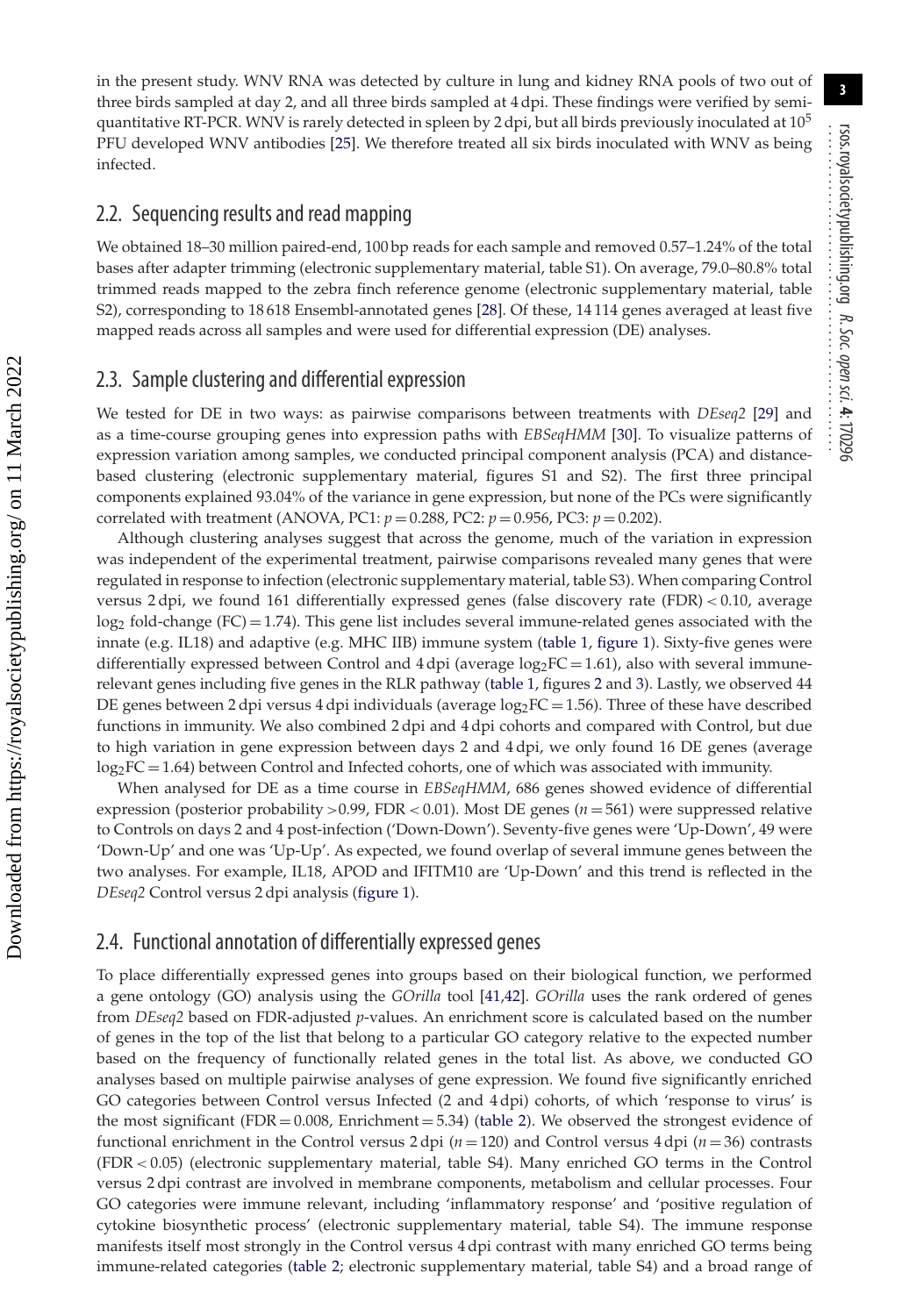<span id="page-3-0"></span>Table 1. Candidate immune genes differentially expressed in the present study and comparisons with mammals.

|                         |                      | log <sub>2</sub><br>fold |                        | regulation<br>pattern | regulation<br>pattern in |              |
|-------------------------|----------------------|--------------------------|------------------------|-----------------------|--------------------------|--------------|
| Ensembl ID              | gene name            | change                   | <b>FDR</b>             | observed              | mammals                  | references   |
| Control versus Infected |                      |                          |                        |                       |                          |              |
| ENSTGUG00000013615      | NFKBIZ               | 0.73                     | 0.064                  | up                    | up                       | $[31]$       |
| Control versus 2 dpi    |                      |                          |                        |                       |                          |              |
| ENSTGUG00000000297      | <b>IL18</b>          | 1.01                     | 0.010                  | up                    | no change                | $[32]$       |
| ENSTGUG00000000678      | TIM1                 | 1.49                     | $7.99 \times 10^{-05}$ | up                    | up                       | [33, 34]     |
| ENSTGUG00000001485      | IRF <sub>6</sub>     | $-2.09$                  | 0.037                  | down                  | up                       | $[35]$       |
| ENSTGUG00000003354      | <b>NKRF</b>          | $-2.35$                  | $4.85 \times 10^{-05}$ | down                  | unknown                  |              |
| ENSTGUG00000005295      | C-C motif chemokine  | 2.08                     | 0.007                  | up                    | up                       | [31, 35, 36] |
| ENSTGUG00000008638      | UCHL1                | $-1.91$                  | 0.029                  | down                  | unknown                  |              |
| ENSTGUG00000008991      | <b>APOD</b>          | 1.76                     | 0.053                  | up                    | up                       | $[37]$       |
| ENSTGUG00000009454      | IFITM10              | 1.24                     | $2.71 \times 10^{-04}$ | up                    | unknown                  |              |
| ENSTGUG00000009769      | TNFRSF13C            | 0.89                     | 0.010                  | up                    | unknown                  |              |
| ENSTGUG00000015634      | Novel gene (MHC IIB) | 2.23                     | 0.001                  | up                    | up                       | $[38]$       |
| ENSTGUG00000016383      | SIGLEC1              | 1.39                     | 0.046                  | up                    | up                       | $[31]$       |
| ENSTGUG00000017149      | Novel gene (MHC IIB) | 1.57                     | 0.099                  | up                    | up                       | $[38]$       |
| Control versus 4 dpi    |                      |                          |                        |                       |                          |              |
| ENSTGUG00000001516      | DD <sub>x58</sub>    | 1.50                     | $1.45 \times 10^{-08}$ | up                    | up                       | $[31]$       |
| ENSTGUG00000002144      | IRF4                 | 1.39                     | 0.022                  | up                    | up                       | $[35]$       |
| ENSTGUG00000002305      | LY86                 | $-1.07$                  | $1.70 \times 10^{-05}$ | down                  | unknown                  |              |
| ENSTGUG00000002516      | DH <sub>x58</sub>    | 1.67                     | $4.05 \times 10^{-06}$ | up                    | up                       | $[31]$       |
| ENSTGUG00000004105      | ADAR                 | 1.13                     | $1.70 \times 10^{-05}$ | up                    | up                       | $[39]$       |
| ENSTGUG00000006914      | IFIH1                | 0.95                     | 0.093                  | up                    | up                       | $[31]$       |
| ENSTGUG00000007454      | TNFRSF13B            | 1.61                     | 0.010                  | up                    | unknown                  |              |
| ENSTGUG00000008354      | IFIT <sub>5</sub>    | 2.97                     | $1.07 \times 10^{-09}$ | up                    | unknown                  |              |
| ENSTGUG00000008788      | EIF2AK2              | 2.15                     | $9.86 \times 10^{-07}$ | up                    | up                       | [35, 40]     |
| ENSTGUG00000009162      | PXK                  | 1.19                     | 0.011                  | up                    | unknown                  |              |
| ENSTGUG00000009536      | TRIM25               | 1.24                     | 0.001                  | up                    | up                       | $[31]$       |
| ENSTGUG00000009838      | IRF7                 | 0.80                     | 0.047                  | up                    | up                       | $[31]$       |
| ENSTGUG00000011784      | ZC3HAV1              | 1.31                     | $7.09 \times 10^{-7}$  | up                    | up                       | $[31]$       |
| ENSTGUG00000017534      | <b>MOV10</b>         | 1.29                     | 0.017                  | иp                    | иp                       | $[39]$       |
| 2 dpi versus 4 dpi      |                      |                          |                        |                       |                          |              |
| ENSTGUG00000003354      | NKRF                 | 1.70                     | 0.033                  | up                    | unknown                  |              |
| ENSTGUG00000005206      | ADA                  | $-1.48$                  | 0.001                  | down                  | unknown                  |              |
| ENSTGUG00000011784      | ZC3HAV1              | 0.82                     | 0.058                  | up                    | up                       | $[31]$       |

Downloaded from https://royalsocietypublishing.org/ on 11 March 2022

differentially expressed immune genes ( $n = 14$ , table 1). Only two GO categories are enriched between 2 and 4 dpi: 'inner mitochondrial membrane protein complex' and 'mitochondrial protein complex' (table 2; electronic supplementary material, table S4).

We also conducted a similar analysis of genes identified as DE by EBseqHMM, which revealed one (Up-Up), 199 (Up-Down), 69 (Down-Up) and 527 (Down-Down) significantly enriched GO categories (FDR < 0.05) (electronic supplementary material, table S5). Interestingly, Up-Down GO

 $\overline{4}$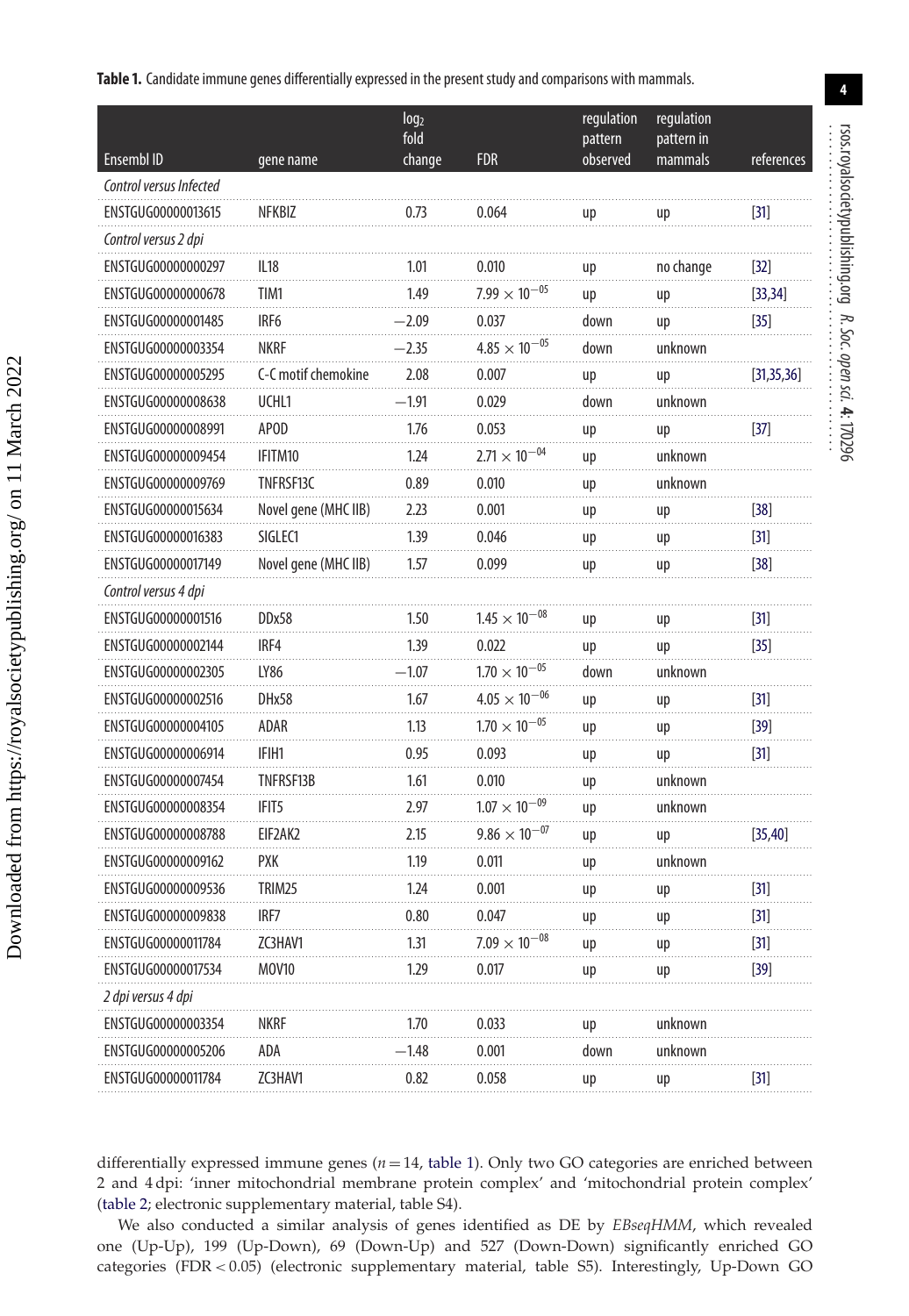

<span id="page-4-0"></span>**Figure 1.** Immune genes differentially expressed between day 2 post-inoculation and Control. (a) Heatmap of expression levels (log transformed read counts) across all treatments of immune genes differentially expressed at 2 dpi relative to Control.  $(b-d)$  Expression values (normalized read counts) for three key immune genes and their regulation pattern classification by EBSeqHMM. Asterisks represent statistical significance in DEseq2analysis after FDR correction (\*p *<* 0.10, \*\*p *<* 0.05, \*\*\*p *<* 0.01).

categories had the strongest representation of immune-related GO terms, including 'immune response'  $(FDR = 4.85 \times 10^{-4})$  and 'negative regulation of immune system process'  $(FDR = 6.01 \times 10^{-4})$ . Among Down-Down genes, we observed enrichment of many metabolic and membrane processes and only one immune-related category ('positive regulation of innate immune response',  $FDR = 0.01$ ). We found enrichment of mitochondrial components and processes among Down-Up genes, similar to the 2 dpi versus 4 dpi contrast in the *DEseq2* analysis. Additionally, 10 categories involved in immunoglobulin processes were significantly enriched among 'Down-Up' genes, driven by the presence of the joining chain of multimeric IgA and IgM (JCHAIN) gene. Lastly, as in the *DEseq2*-based analysis, we also detected a strong enrichment signature of membrane proteins. Genes annotated as 'plasma membrane part' were highly enriched among those showing an Up-Down pattern (FDR =  $1.61 \times 10^{-12}$ , electronic supplementary material, table S5). Combined, we found broad overlap in GO representation between the *EBseqHMM* and *DEseq2* approaches.

In addition to placing genes into broad systematic functions in the GO analysis, we were also interested in placing our gene expression results in the context of immune pathways of interest. The RLR antiviral pathway is critical to WNV clearance in mammals [\[12\]](#page-10-11) and appears important in mounting an immune response to avian influenza in ducks [\[43–](#page-11-13)[45\]](#page-11-14). Using *Pathview v1.8.0* [\[46\]](#page-11-15), we find that WNV infection induces the RLR pathway. Five genes, including the two RLR genes, DDx58 and IFIH1, which encode the Rig-I and MDA5 viral detection molecules, are significantly upregulated [\(table 1,](#page-3-0) [figure 2;](#page-5-0) electronic supplementary material, figure S3). We detect expression of 36/37 genes in the pathway, many of which are also upregulated, though not always significantly [\(figure 3\)](#page-6-0).

## 3. Discussion

We have characterized the zebra finch transcriptional response to WNV infection. Overall, we find that as in mammalian systems, components of both the adaptive and innate immune pathways are activated following infection. While WNV is primarily an avian-specific infectious disease, most work describing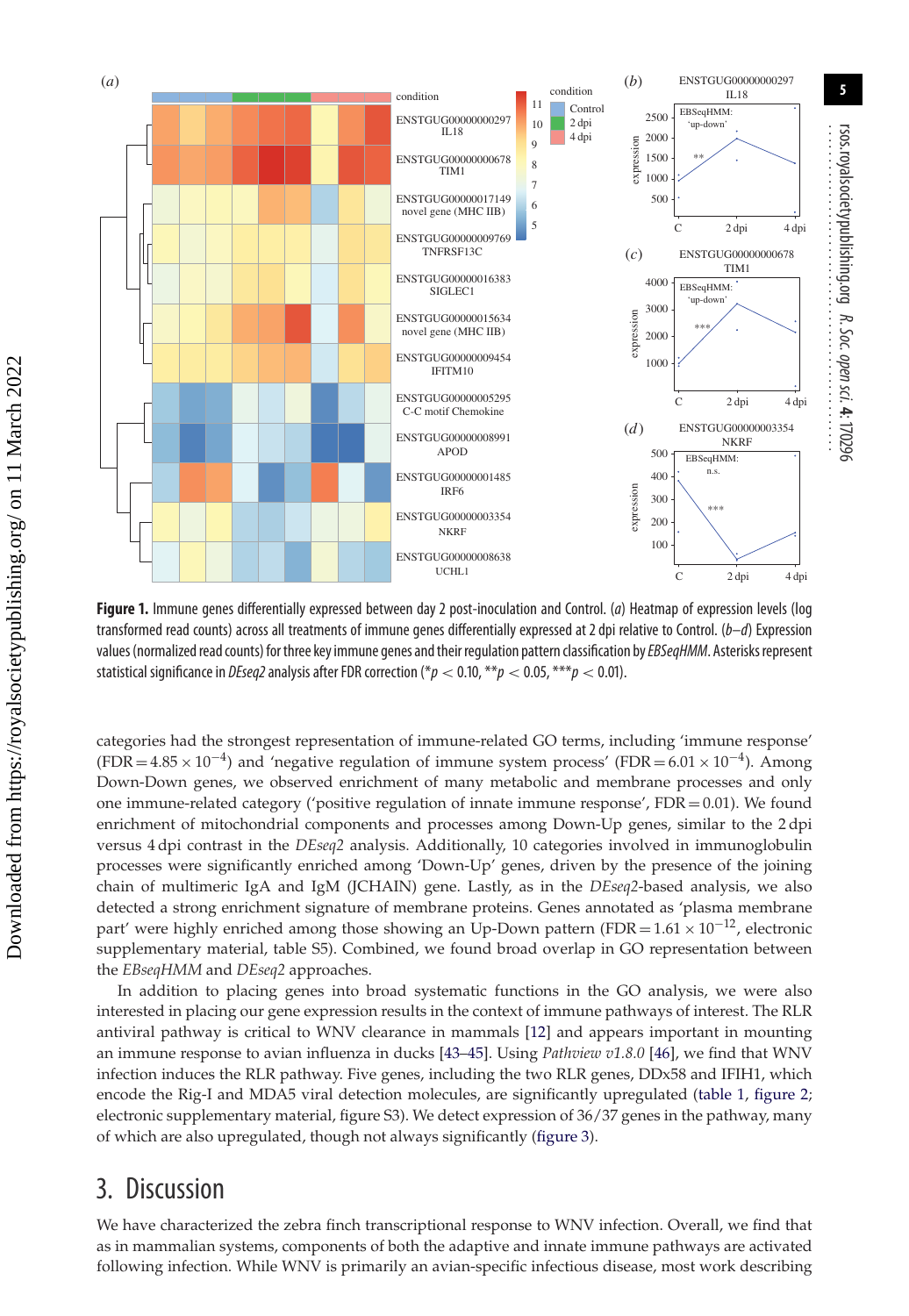

<span id="page-5-0"></span>**Figure 2.** Immune genes differentially expressed between day 4 post-inoculation and Control. (a) Heatmap of expression levels (log transformed read counts) across all treatments of immune genes differentially expressed at 4 dpi relative to Control.  $(b-d)$  Expression values (normalized read counts) for three key immune genes and their regulation pattern classification by EBSeqHMM. Asterisks represent statistical significance in *DEseq2* analysis after FDR correction (\* $p < 0.10$ , \*\* $p < 0.05$ , \*\*\* $p < 0.01$ ).

the host immune response to infection has been performed in mammals. Despite genomic, physiological and evolutionary differences between birds and mammals, the host immune response shows broad similarity between taxa [\(table 1\)](#page-3-0).

We were particularly interested in the role of the innate RLR pathway. This pathway mounts an antiviral innate immune response and is critical for WNV detection and clearance in mammals [\[12\]](#page-10-11). We have shown here that the RLR pathway in zebra finches is induced by WNV infection. Five genes in this pathway are significantly upregulated at 4 dpi [\(figure 3;](#page-6-0) electronic supplementary material, figure S3), including DDx58 and IFIH1 [\(figure 2](#page-5-0)*b*,*d*), which encode molecules that recognize WNV particles in mammals [\[47\]](#page-11-16). This results in a corresponding over-representation of genes in the interferon signalling and regulation GO categories [\(table 2;](#page-7-0) electronic supplementary material, table S4). While no studies have investigated the role of the RLR following WNV infection in birds, this pathway appears important for avian influenza clearance in ducks [\[43](#page-11-13)[–45\]](#page-11-14), Buggy Creek virus clearance in house sparrows [\[48\]](#page-11-17), and probably for the broad avian antiviral immune response, including WNV. Interestingly, chickens (*Gallus gallus*), which are often used as sentinels for WNV, have lost the gene encoding the DDx58 RLR during their evolution [\[43\]](#page-11-13) yet do not develop disease post WNV infection [\[22\]](#page-10-21). This suggests that chickens respond to WNV using a Rig-I independent mechanism and highlights the importance of future work targeting the evolution of avian innate immunity.

We observed other parallels with mammals as well [\(table 1\)](#page-3-0). For example, T-cell immunoglobulin mucin receptor 1 (TIM1) is upregulated at 2 dpi in zebra finches [\(figure 1](#page-4-0)*a*,*c*). In human cell lines, expression of TIM1 promotes infection of WNV virus-like particles (VLPs) [\[33,](#page-11-5)[34\]](#page-11-6), suggesting that the upregulation of TIM1 seen in zebra finches may promote viral entry as well. Similarly, C-C motif chemokine (ENSTGUG00000005295) is upregulated in our study at 2 dpi and in previous human cell line and mouse experiments, suggesting a conserved role in chemokine production following WNV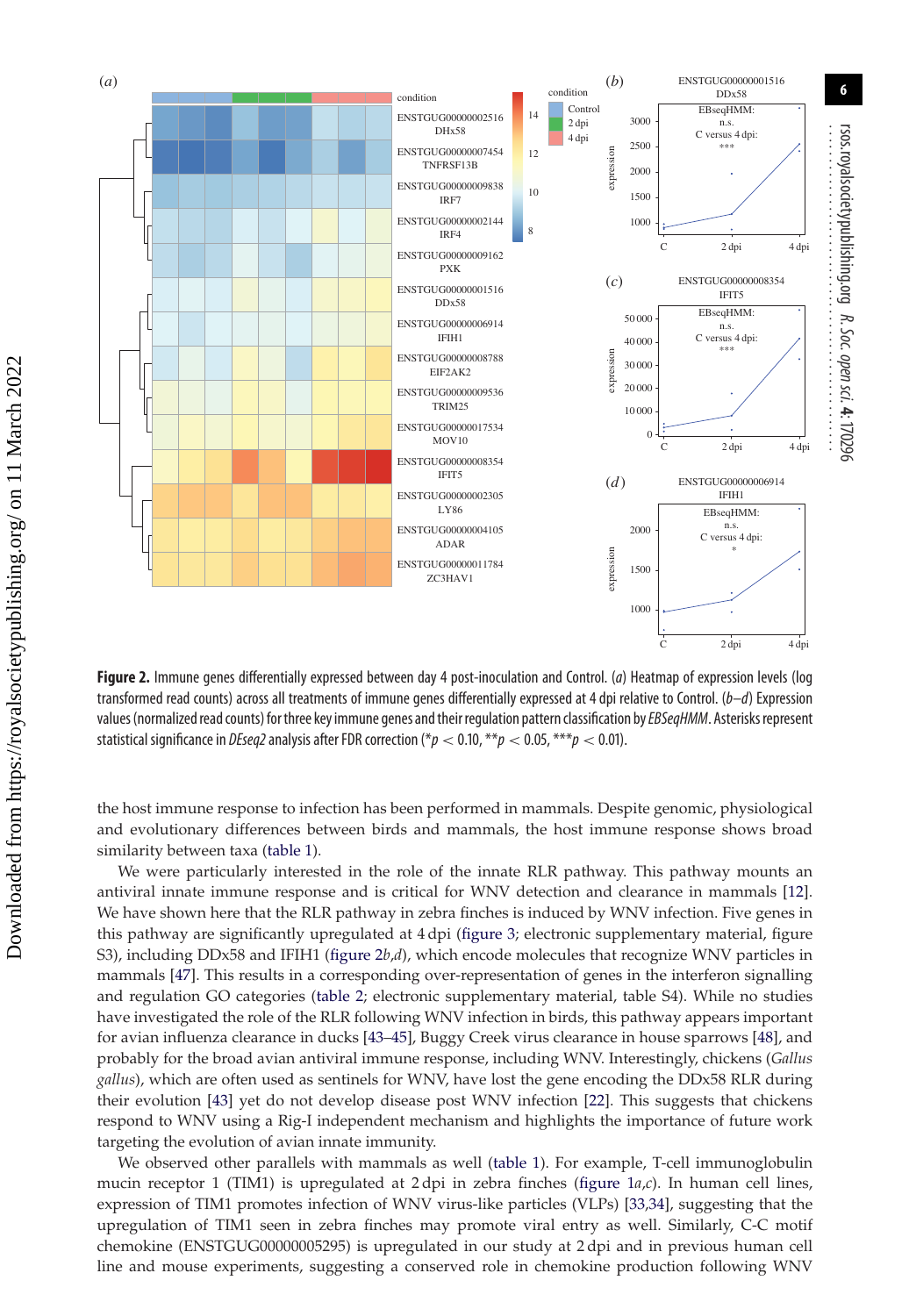



rsos.royalsocietypublishing.org

R. Soc.

................................................

open

<span id="page-6-0"></span>sci. **4**: 170296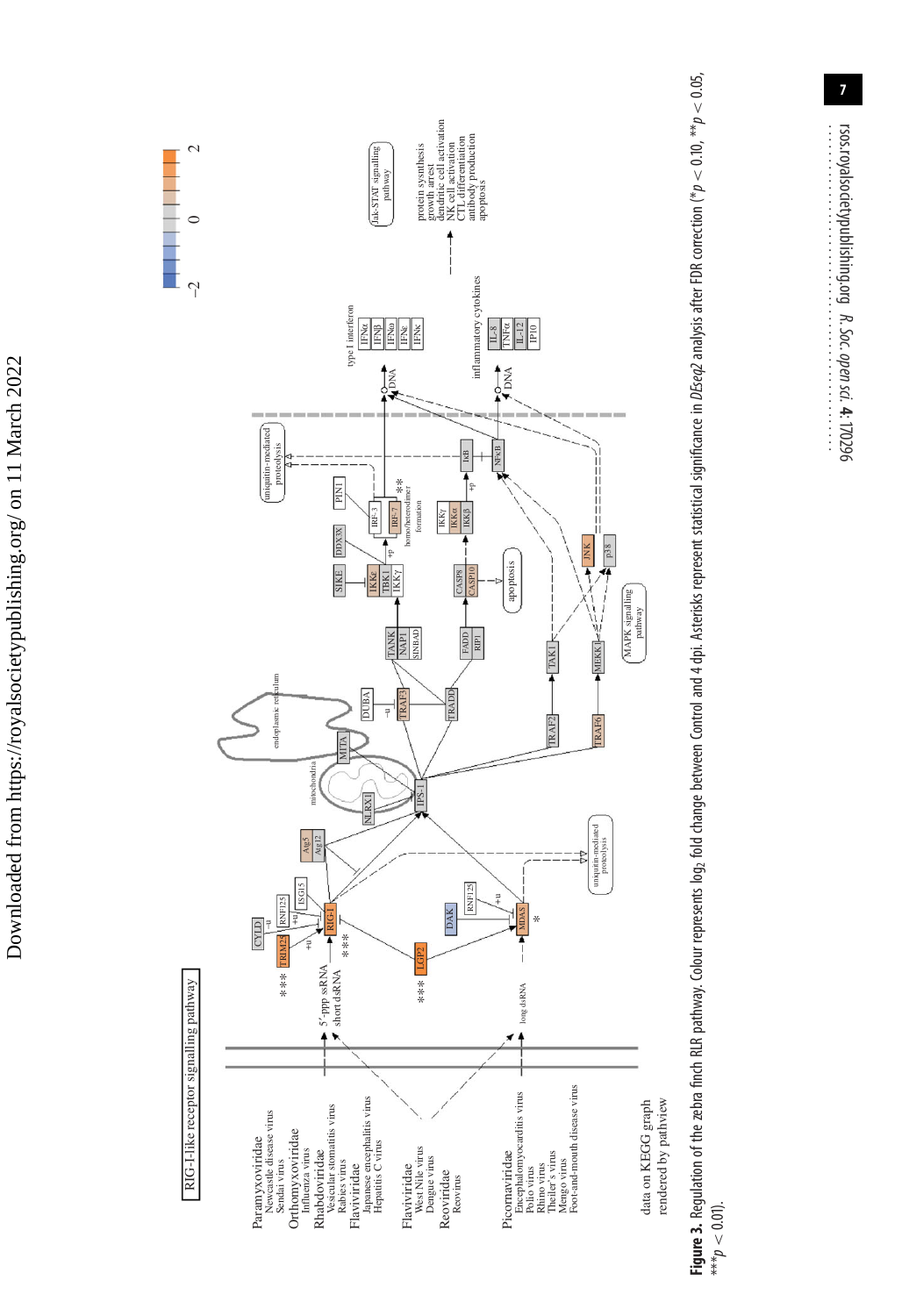<span id="page-7-0"></span>Table 2. Top five statistically enriched gene ontology (GO) categories, FDR-adjusted p-value, and GOrilla enrichment score, among DEseq2 pairwise comparisons. Enrichment is calculated as (b/n)/(B/N), where N is the total number of genes, B is the total number of genes associated with aspecific GO term, n is the number of genes in the top of the input list, and b is the number of GO-term-associated genes in the top of the list [\[41,](#page-11-1)[42\]](#page-11-2).

| GO ID                | description                                       | <b>FDR</b>             | enrichment |
|----------------------|---------------------------------------------------|------------------------|------------|
| Control versus WNV   |                                                   |                        |            |
| GO:0009615           | response to virus                                 | 0.008                  | 5.34       |
| G0:0051276           | chromosome organization                           | 0.019                  | 1.97       |
| GO:1903047           | mitotic cell cycle process                        | 0.035                  | 1.69       |
| GO:0034723           | DNA replication-dependent nucleosome assembly     | 0.039                  | 14.27      |
| G0:0006335           | DNA replication-dependent nucleosome organization | 0.048                  | 14.27      |
| Control versus 2 dpi |                                                   |                        |            |
| GO:0044425           | membrane part                                     | $1.77 \times 10^{-07}$ | 1.29       |
| GO:0098800           | inner mitochondrial membrane protein complex      | $1.15 \times 10^{-06}$ | 3.73       |
| GO:0044459           | plasma membrane part                              | $2.66 \times 10^{-06}$ | 1.98       |
| GO:0031224           | intrinsic component of membrane                   | $4.04 \times 10^{-06}$ | 1.35       |
| GO:0098798           | mitochondrial protein complex                     | $4.06 \times 10^{-06}$ | 3.32       |
| Control versus 4 dpi |                                                   |                        |            |
| GO:0009615           | response to virus                                 | 0.001                  | 19.23      |
| G0:0051607           | defence response to virus                         | 0.002                  | 51.27      |
| GO:0060337           | type I interferon signalling pathway              | 0.002                  | 24.25      |
| GO:0051707           | response to other organism                        | 0.002                  | 11.73      |
| GO:0098586           | cellular response to virus                        | 0.003                  | 70.99      |
| 2 dpi versus 4 dpi   |                                                   |                        |            |
| GO:0098800           | inner mitochondrial membrane protein complex      | 0.01                   | 3.09       |
| GO:0098798           | mitochondrial protein complex                     | 0.04                   | 2.69       |

infection [\[31,](#page-11-3)[35](#page-11-7)[,36\]](#page-11-8). Apolipoprotein D (APOD), a gene typically involved in brain injury and potentially responding to the neurodegenerative nature of WNV, is upregulated in WNV-infected mice [\[37\]](#page-11-9), as well as in our study. Two interferon-stimulated genes (ISGs), ADAR and MOV10 are both significantly upregulated at 4 dpi relative to Control. Schoggins *et al*. [\[39\]](#page-11-11) showed ADAR expression to enhance WNV replication and MOV10 expression to have antiviral activity. While further testing of these genes is needed to validate their roles in avian WNV infection, they nonetheless offer insights into a broad range of conserved responses between mammals and birds.

Within the adaptive immune response, the role of the MHC in the host response to WNV is also particularly interesting. The MHC plays a key role in antigen processing and presentation. The MHC comprises two main gene families (Class I & II) and both are upregulated in mammals following WNV infection [\[15](#page-10-14)[,16](#page-10-15)[,38\]](#page-11-10). Similarly, two genes encoding MHC class IIB proteins are significantly upregulated in zebra finches at 2 dpi [\(figure 1\)](#page-4-0). Unlike mammals, however, we found that MHC class I is not significantly DE in any comparison (e.g. C versus 4 dpi,  $log_2FC = 0.001$ , FDR = 0.99). In mammals, upregulation of MHC class I may not be adaptive for the host, as upregulation may be a mechanism by which the virus evades Natural Killer (NK) cell detection by the innate immune system [\[15\]](#page-10-14). It has also been suggested that MHC upregulation is a by-product of flavivirus assembly [\[15\]](#page-10-14). Interestingly, at 2 dpi, interleukin-18 (IL18) is significantly upregulated [\(table 1,](#page-3-0) [figure 1](#page-4-0)*a*,*b*). IL18 can enhance NK cell activity [\[49\]](#page-11-18) and is potentially a mechanism by which the immune system can counteract WNV evasion strategies via NK cell activation, although further testing is needed to quantify NK cell activity in zebra finches to support this hypothesis.

Despite many similarities, several immune genes differentially expressed in our analyses have not been previously reported in the mammalian WNV literature or are expressed differently in zebra finches [\(table 1\)](#page-3-0). For example, at 2 dpi, the proinflammatory cytokine IL18 was significantly upregulated in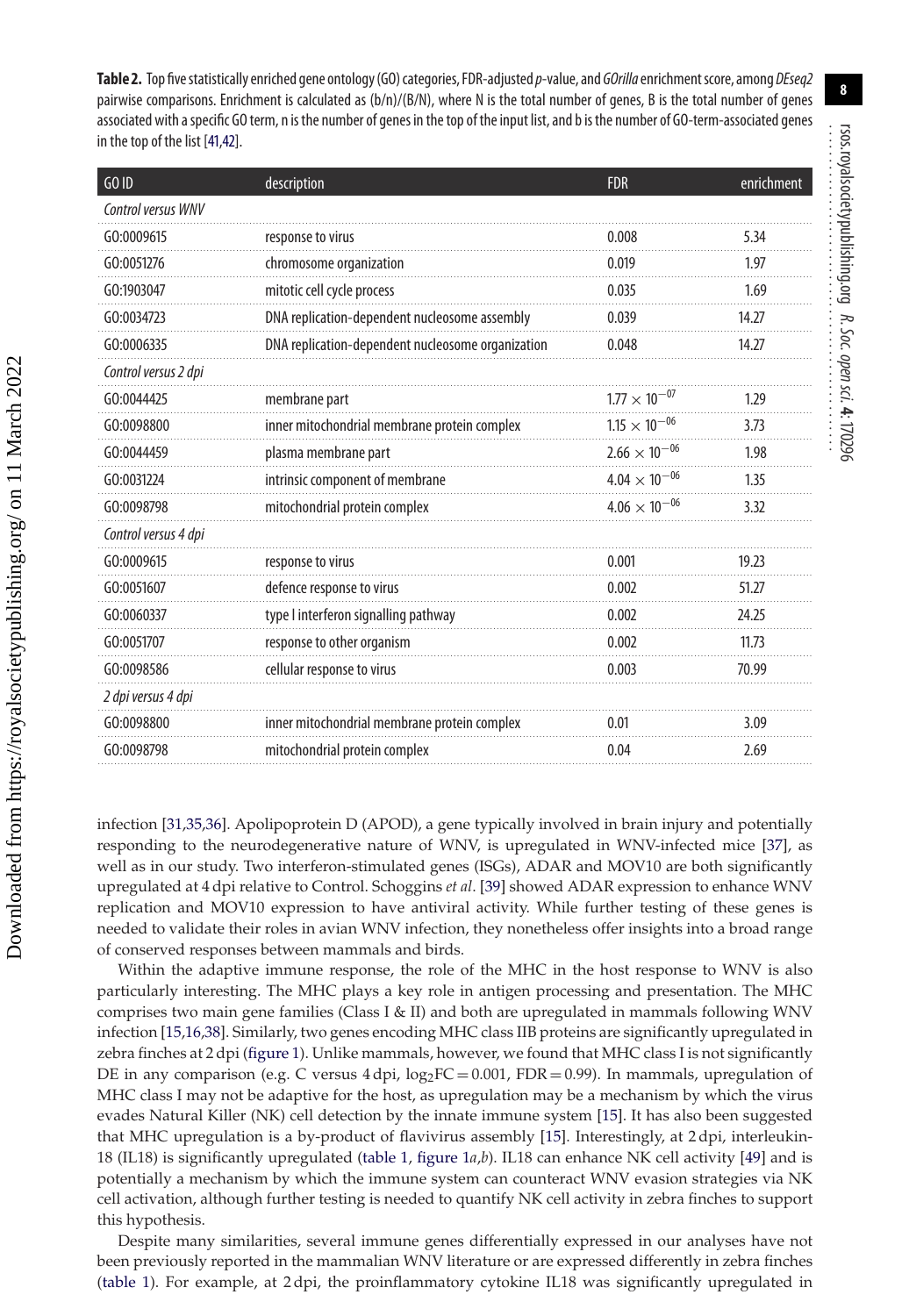zebra finches [\(figure 1\)](#page-4-0), contrasting a previous study in human cell lines, which showed no difference in IL18 expression following WNV infection [\[32\]](#page-11-4). Furthermore, interferon regulatory factor 6 (IRF6) was downregulated at 2 dpi, but upregulated in human macrophages following infection [\[35\]](#page-11-7). Another significantly downregulated gene at 2 dpi, ubiquitin carboxyl-terminal hydrolase L1 (UCHL1), has been previously associated with pattern recognition receptor (PRR) pathway (e.g. RLR) function in human cell lines infected with high-risk human papilloma virus [\[50\]](#page-11-19). When upregulated, UCHL1 supresses PRR expression leading to viral evasion of the host immune response. However, downregulation of UCHL1 restores functional PRR pathways [\[50\]](#page-11-19). Thus, the downregulation of UCHL1 2 dpi in zebra finches may be associated with the upregulation of the PRR RLR pathway in this study [\(table 1,](#page-3-0) [figure 3\)](#page-6-0). Interferoninduced protein with tetratricopeptide repeats (IFIT) and interferon-inducible transmembrane protein (IFITM) gene families are known innate antiviral proteins and have been shown to restrict WNV entry in human cells lines [\[39](#page-11-11)[,51\]](#page-11-20). Both IFIT5 and IFITM10 are upregulated [\(figure 2](#page-5-0)*a*,*c*) in our study and yet, to our knowledge, neither have previously been implicated in the WNV immune response. This potentially reveals an avian-specific function of IFIT5 and IFITM10. Lastly, several genes involved in metabolic and mitochondrial processes were DE in our analyses. Viral alteration of host metabolism typically benefits viral replication [\[52,](#page-11-21)[53\]](#page-11-22) and highlights the need for future work investigating the role of WNV on host physiology.

Functional enrichment of immune-related GO terms primarily appears in Up-Down path defined by *EBseqHMM* (electronic supplementary material, table S5), as many genes in the immune system are upregulated post-infection [\(table 1,](#page-3-0) figures [1](#page-4-0) and [2\)](#page-5-0). In both the *EBseqHMM* and *DEseq2* analyses, most of the significant immune GO categories are innate immune responses, although adaptive immune categories involved in immunoglobulin complexes and B & T cell proliferation appear in the EBseqHMM analysis [\(table 2;](#page-7-0) electronic supplementary material, tables S4 and S5). Similar to the mammalian model, broad organismal processes, encompassing both innate and adaptive immunity, are represented in the zebra finch response to WNV.

Like many passerine birds infected in nature, zebra finches are moderately susceptible to WNV, developing sufficient viremia to serve as competent hosts, but generally resist mortality due to infection [\[25\]](#page-10-24). While there are clear differences among treatments in terms of differentially expressed genes [\(table 1\)](#page-3-0), the modest effect of treatment on overall expression profile (electronic supplementary material, figures S1 and S2) may be a reflection of this moderate susceptibility. Most zebra finches are able to clear WNV infection by 14 dpi [\[25\]](#page-10-24). WNV infection intensity varies among tissues [\[20\]](#page-10-19), but due to the spleen's important role in the avian immune system [\[54](#page-11-23)[,55\]](#page-11-24) we expect the results presented here to be representative of the overall immune response. Although we expect to have missed some genes that are regulated in response to infection, *DEseq2* has been shown to perform very well (low false positive rate) in experiments with a sample size of three [\[56\]](#page-11-25). Further studies will also be required to document more subtle, and tissue-specific patterns of gene regulation in response to infection. We note that we only sampled our control group at 4 dpi and thus, do not have a direct procedural control at 2 dpi. Changes in gene expression at 2 dpi therefore could be in part due to the injection itself. Pronounced DE of immunerelated genes at 2 dpi, however, suggests that changes in gene expression were driven by WNV infection rather than by the injection, which might be predicted to trigger a more general stress response.

We have begun to develop the zebra finch as an avian model for the host response to WNV infection. We show here that in terms of gene expression, the zebra finch immune response is largely conserved with that seen in mammalian-based studies [\(table 1\)](#page-3-0). Additionally, we identify many components of the immune system that have not been previously implicated in the host immune response to WNV. This potentially reveals an avian-specific immune response and highlights avenues for future research. Combined with our recent immunological characterization [\[25\]](#page-10-24), we have broadly described the immune response of a moderately susceptible avian host for WNV. This sets the stage for future comparative work to uncover the genetic basis of variable avian susceptibility to WNV infection.

## 4. Methods

#### 4.1. Experimental set-up

All animal use was approved by the USGS National Wildlife Health Center Institutional Animal Care and Use Committee (IACUC Protocol: EP120521) and this study was performed in accordance with USGS IACUC guidelines. The experimental infection set-up is described in detail in [\[25\]](#page-10-24). Briefly, nine female zebra finches were randomly divided into three cohorts, one unchallenged and two challenged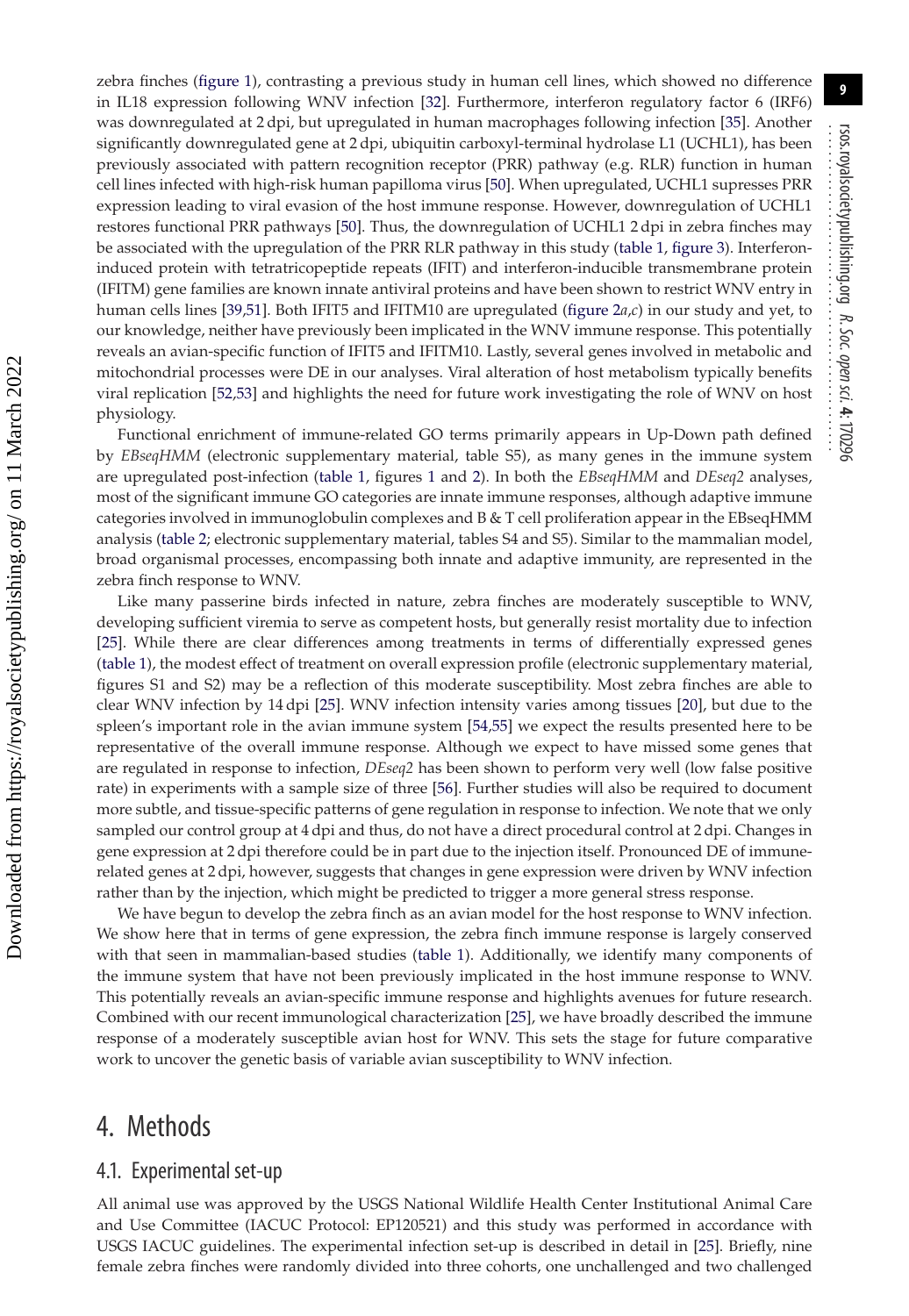$(n=3 \text{ each})$ . Birds were challenged subcutaneously with 100 µl BA1 media containing 10<sup>5</sup> plaqueforming units (PFU) of the 1999 American crow isolate of WNV (NWHC 16399-3) and sacrificed at 2 and 4 dpi, corresponding to peak viremia. Uninfected individuals were injected with 100 µl BA1 media and sacrificed at 4 dpi. WNV infection was confirmed by RT-PCR, as previously described [\[26\]](#page-10-25), in lung and kidney pooled tissue [\[25\]](#page-10-24). Due to the critical role of the spleen in the initiation of the immune response, and its common use in experimental infection gene expression studies [\[57](#page-11-26)[–60\]](#page-11-27), we focused our study on gene expression in the spleen. Spleens from each individual were removed, placed into RNAlater (Qiagen, Valencia, CA, USA), and frozen at −80°C until RNA extraction.

#### 4.2. RNA extraction and sequencing

Whole spleen tissue was homogenized in Tri-Reagent (Molecular Research Company) and total RNA was purified with a Qiagen RNeasy (Valencia, CA, USA) mini kit following the manufacturer's protocol. RNA was DNAse treated and purified. Purified RNA was quality assessed on a Bioanalyzer (Agilent, Wilmington, DE, USA) to ensure RNA quality before sequencing  $(RIN = 6.6-8.1)$ . All library prep and sequencing was performed at the University of Illinois Roy J. Carver Biotechnology Center. A library for each sample was prepared with an Illumina TruSeq Stranded RNA sample prep kit. All libraries were pooled, quantitated by qPCR, and sequenced on one lane of an Illumina HiSeq 2000 with a TruSeq SBS Sequencing Kit producing paired-end 100 nt reads. Reads were analysed with Casava 1.8.2 following manufacturer's instructions (Illumina, San Diego, CA). Sequencing data from this study have been deposited in the NCBI Sequence Read Archive (BioProject: PRJNA352507).

#### 4.3. Adapter trimming and read mapping

We removed Illumina adapters from reads with *Trim Galore! v0.3.7* [\(http://www.bioinformatics.](http://www.bioinformatics.babraham.ac.uk/projects/trim_galore/) [babraham.ac.uk/projects/trim\\_galore/\)](http://www.bioinformatics.babraham.ac.uk/projects/trim_galore/) which makes use of *Cutadapt v1.7.1* [\[61\]](#page-11-28). Reads were then mapped to the zebra finch genome (*v3.2.74*,26) using *TopHat v2.0.13* [\[62\]](#page-11-29), which uses the aligner *Bowtie v2.2.4* [\[63\]](#page-11-30). We specified the library type as fr-firststrand in *TopHat2*. Successfully mapped reads were converted from SAM to BAM format with *SAMtools View v1.2* [\[64](#page-11-31)[,65\]](#page-11-32) and counted in *htseq-count v0.6.0* specifying '-s rev' [\[66\]](#page-11-33). This assigned zebra finch Ensembl gene IDs and we only retained genes with *>*5X mapping across each sample.

#### 4.4. Differential expression

Gene counts were then normalized for read-depth and analysed for DE in *DEseq2 v1.8.1* [\[29\]](#page-10-28). We analysed DE across four comparisons: Control versus Infected, Control versus 2 dpi, Control versus 4 dpi, and 2 dpi versus 4 dpi. We visualized expression profiles in *R v.3.3.0* [\[67\]](#page-11-34) by PCA with the R package pcaExplorer [\[68\]](#page-11-35), and hierarchical clustering heat maps with the ggplot2 library [\[69\]](#page-11-36) following the *DEseq2* manual. *DEseq2* tests for DE with a Wald test and genes were considered differentially expressed if the Benjamini & Hochberg [\[70\]](#page-11-37) FDR correction for multiple testing *p*-value less than 0.10. We chose this significance threshold as *DEseq2* is generally conservative in classifying DE [\[71\]](#page-11-38). Furthermore, this cutoff is used by the *DEseq2* authors [\[29\]](#page-10-28) and has been used in other RNAseq experimental infection studies [\[72\]](#page-11-39). We plotted genes of interest individually with the plotCounts function in *DEseq2* and clustered expression profiles of these genes with the pheatmap R library to view expression levels across samples and treatments.

We tested DE genes for enriched gene ontology (GO) categories with *GOrilla* [\[41](#page-11-1)[,42\]](#page-11-2). *GOrilla* does not perform analyses with zebra finch Ensembl IDs, so we converted zebra finch Ensembl IDs to human Ensembl IDs using BioMart [\[73\]](#page-11-40). We used this set of 10 152 genes for analysis. For each pairwise comparison, we used the FDR ranked order DE genes from *DEseq2*. Statistical significance was determined with *p*-values corrected for multiple hypothesis testing (*p <* 0.05) using the Benjamini & Hochberg method [\[70\]](#page-11-37). To visualize DE results in the context of the RLR pathway, we used *Pathview v1.8.0* [\[46\]](#page-11-15) to plot the log fold change of each gene detected in our dataset into the Kyoto Encyclopedia of Genes and Genomes (KEGG) pathway (KEGG ID = 04622) [\[74](#page-11-41)[,75\]](#page-11-42).

#### 4.5. Time-course gene expression

In addition to the pair-wise comparisons performed in *DEseq2*, we were interested in understanding how clusters of genes are differentially expressed over the time course of infection. Thus, we performed DE analyses in *EBSeqHMM* [\[30\]](#page-11-0). *EBSeqHMM* uses a Bayesian approach with a hidden Markov model

 Downloaded from https://royalsocietypublishing.org/ on 11 March 2022 Downloaded from https://royalsocietypublishing.org/ on 11 March 2022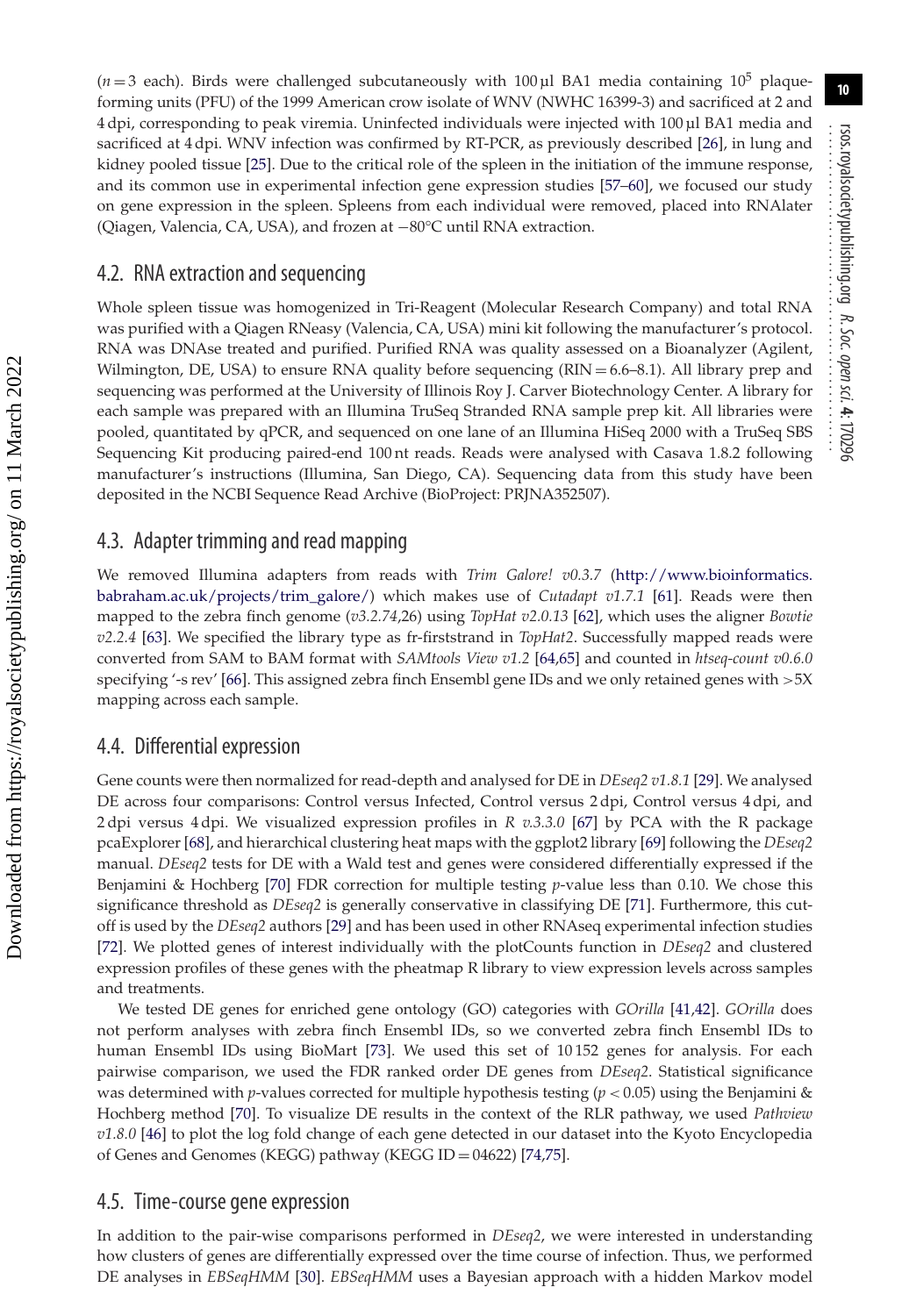to identify DE between ordered conditions. Genes are then grouped into expression paths (i.e. 'Up-Down', 'Down-Down'), in which DE occurs when expression paths change between at least one adjacent condition. For example, a gene upregulated at both 2 dpi relative to Control and 4 dpi relative to 2 dpi would be classified as 'Up-Up'. We included three time points, with Control individuals classified as t1, 2 dpi as t2 and 4 dpi as t3. Genes were considered DE at posterior probability *>*0.99 and FDR *<*0.01. We chose a more stringent cut-off in this analysis as *EBseq* can be liberal in classifying differential expression [\[71\]](#page-11-38) and based on visual inspection of expression profiles. We ordered genes based on posterior-probability for each expression path and performed the GO analysis described above.

Ethics. All animal use was approved by the USGS National Wildlife Health Center Institutional Animal Care and Use Committee (IACUC Protocol: EP120521)

Data accessibility. Sequencing data have been deposited in the Sequence Read Archive (SRA) under accession PRINA352507.

Authors' contributions. E.K.H. and C.N.B. conceived the study. E.K.H. performed experimental infections and dissection. C.N.B. and D.J.N. extracted and sequenced RNA and performed data analysis. All authors wrote and approved the manuscript.

Competing interests. The authors declare no competing interests.

Funding. Funding provided by US Geological Survey National Wildlife Health Center and East Carolina University. Any use of trade, firm or product names is for descriptive purposes only and does not imply endorsement by the US Government.

Acknowledgements. The authors wish to thank Melissa Lund for technical assistance.

## References

 Downloaded from https://royalsocietypublishing.org/ on 11 March 2022 Downloaded from https://royalsocietypublishing.org/ on 11 March 2022

- <span id="page-10-0"></span>1. Chancey C, Grinev A, Volkova E, Rios M. 2015 The global ecology and epidemiology of West Nile virus. Biomed Res. Int.**2015**, 20. [\(doi:10.1155/2015/376230\)](http://dx.doi.org/10.1155/2015/376230)
- <span id="page-10-1"></span>2. Pérez-Ramírez E, Llorente F, Jiménez-Clavero MÁ. 2014 Experimental infections of wild birds with West Nile virus. Viruses **6**, 752–781. [\(doi:10.3390/](http://dx.doi.org/10.3390/v6020752) [v6020752\)](http://dx.doi.org/10.3390/v6020752)
- <span id="page-10-2"></span>3. McLean RG, Ubico SR, Docherty DE, Hansen WR, Sileo L, McNamara TS. 2001 West Nile virus transmission and ecology in birds. Ann. N. Y. Acad. Sci. **951**, 54–57. [\(doi:10.1111/j.1749-6632.2001.](http://dx.doi.org/10.1111/j.1749-6632.2001.tb02684.x) [tb02684.x\)](http://dx.doi.org/10.1111/j.1749-6632.2001.tb02684.x)
- <span id="page-10-3"></span>4. LaDeau SL, Kilpatrick a M, Marra PP. 2007 West Nile virus emergence and large-scale declines of North American bird populations. Nature **447**, 710–713. [\(doi:10.1038/nature05829\)](http://dx.doi.org/10.1038/nature05829)
- <span id="page-10-4"></span>5. George TL, Harrigan RJ, LaManna JA, DeSante DF, Saracco JF, Smith TB. 2015 Persistent impacts of West Nile virus on North American bird populations. Proc. Natl Acad. Sci. USA **112**, 14 290–14 294. [\(doi:10.1073/pnas.1507747112\)](http://dx.doi.org/10.1073/pnas.1507747112)
- <span id="page-10-5"></span>6. Kilpatrick AM, Daszak P, Jones MJ, Marra PP, Kramer LD. 2006 Host heterogeneity dominates West Nile virus transmission. Proc. R. Soc. B **273**, 2327–2333. [\(doi:10.1098/rspb.2006.](http://dx.doi.org/10.1098/rspb.2006.3575) [3575\)](http://dx.doi.org/10.1098/rspb.2006.3575)
- <span id="page-10-6"></span>7. Komar N, Langevin S, Hinten S, Nemeth N, Edwards E, Hettler D, Davis B, Bowen R, Bunning M. 2003 Experimental infection of North American birds with the New York 1999 strain of West Nile virus. Emerg. Infect. Dis. **9**, 311–322. [\(doi:10.3201/eid0903.](http://dx.doi.org/10.3201/eid0903.020628) [020628\)](http://dx.doi.org/10.3201/eid0903.020628)
- <span id="page-10-7"></span>8. Suthar MS, Diamond MS, Gale M. 2013 West Nile virus infection and immunity. Nat. Rev. Microbiol.**11**, 115–128. [\(doi:10.1038/nrmicro2950\)](http://dx.doi.org/10.1038/nrmicro2950)
- <span id="page-10-8"></span>9. Diamond MS, Shrestha B, Mehlhop E, Sitati E, Engle M. 2003 Innate and adaptive immune responses determine protection against disseminated infection by West Nile encephalitis virus. Viral Immunol.**16**, 259–278. [\(doi:10.1089/08828240](http://dx.doi.org/10.1089/088282403322396082) [3322396082\)](http://dx.doi.org/10.1089/088282403322396082)
- <span id="page-10-9"></span>10. Diamond M, Shrestha B, Marri A. 2003 B cells and antibody play critical roles in the immediate defense of disseminated infection by West Nile encephalitis virus. J. Virol.**77**, 2578–2586. [\(doi:10.1128/JVI.77.4.2578\)](http://dx.doi.org/10.1128/JVI.77.4.2578)
- <span id="page-10-10"></span>11. Diamond MS, Gale M. 2012 Cell-intrinsic innate immune control of West Nile virus infection. Trends Immunol.**33**, 522–530. [\(doi:10.1016/j.it.2012.](http://dx.doi.org/10.1016/j.it.2012.05.008) [05.008\)](http://dx.doi.org/10.1016/j.it.2012.05.008)
- <span id="page-10-11"></span>12. Errett JS, Suthar MS, McMillan A, Diamond MS, Gale M. 2013 The essential, nonredundant roles of RIG-I and MDA5 in detecting and controlling West Nile virus infection. J. Virol. **87**, 11 416–11 425. [\(doi:10.11](http://dx.doi.org/10.1128/JVI.01488-13) [28/JVI.01488-13\)](http://dx.doi.org/10.1128/JVI.01488-13)
- <span id="page-10-12"></span>13. Sitati EM, Diamond MS. 2006 CD4 + T-cell responses are required for clearance of West Nile virus from the central nervous system. J. Virol. **80**, 12 060–12 069. [\(doi:10.1128/JVI.01650-06\)](http://dx.doi.org/10.1128/JVI.01650-06)
- <span id="page-10-13"></span>14. Shrestha B, Diamond M, 2004 Role of  $CD8 + T$  cells in control of West Nile virus infection. J. Virol.**78**, 8312–8321. [\(doi:10.1128/JVI.78.15.8312\)](http://dx.doi.org/10.1128/JVI.78.15.8312)
- <span id="page-10-14"></span>15. Lobigs M, Müllbacher A, Regner M. 2003 MHC class I up-regulation by flaviviruses: immune interaction with unknown advantage to host or pathogen. Immunol. Cell Biol. **81**, 217–223. [\(doi:10.1046/j.](http://dx.doi.org/10.1046/j.1440-1711.2003.01161.x) [1440-1711.2003.01161.x\)](http://dx.doi.org/10.1046/j.1440-1711.2003.01161.x)
- <span id="page-10-15"></span>16. Cheng Y, King NJC, Kesson AM. 2004 Major histocompatibility complex class I (MHC-I) induction by West Nile virus: involvement of 2 signaling pathways in MHC-I up-regulation. J. Infect. Dis.**189**, 658–668. [\(doi:10.1086/381501\)](http://dx.doi.org/10.1086/381501)
- <span id="page-10-16"></span>17. Hewitt EW. 2003 The MHC class I antigen presentation pathway: strategies for viral immune evasion. Immunology **110**, 163–169. [\(doi:10.1046/j.](http://dx.doi.org/10.1046/j.1365-2567.2003.01738.x) [1365-2567.2003.01738.x\)](http://dx.doi.org/10.1046/j.1365-2567.2003.01738.x)
- <span id="page-10-17"></span>18. Petersen JL, Morris CR, Solheim JC. 2003 Virus evasion of MHC class I molecule presentation. J. Immunol.**171**, 4473–4478. [\(doi:10.4049/jimm](http://dx.doi.org/10.4049/jimmunol.171.9.4473) [unol.171.9.4473\)](http://dx.doi.org/10.4049/jimmunol.171.9.4473)
- <span id="page-10-18"></span>19. Fair JM, Nemeth NM, Taylor-McCabe KJ, Shou Y, Marrone BL. 2011 Clinical and acquired immunologic

responses to West Nile virus infection of domestic chickens (Gallus gallus domesticus).Poult. Sci. **90**, 328–336. [\(doi:10.3382/ps.2010-00809\)](http://dx.doi.org/10.3382/ps.2010-00809)

- <span id="page-10-19"></span>20. Gamino V, Höfle U. 2013 Pathology and tissue tropism of natural West Nile virus infection in birds: a review. Vet. Res. **44**, 39. [\(doi:10.1186/1297-9716-](http://dx.doi.org/10.1186/1297-9716-44-39) [44-39\)](http://dx.doi.org/10.1186/1297-9716-44-39)
- <span id="page-10-20"></span>21. Tag-El-Din-Hassan HT, Sasaki N, Moritoh K, Torigoe D, Maeda A, Agui T. 2012 The chicken 2'-5' oligoadenylate synthetase A inhibits the replication of West Nile virus. Jpn. J. Vet. Res. **60**, 95–103.
- <span id="page-10-21"></span>22. Langevin SA, Bunning M, Davis B, Komar N. 2001 Experimental infection of chickens as candidate sentinels for West Nile virus.Emerg. Infect. Dis.**7**, 726–729. [\(doi:10.3201/eid0704.017422\)](http://dx.doi.org/10.3201/eid0704.017422)
- <span id="page-10-22"></span>23. Balakrishnan CN et al. 2010 Gene duplication and fragmentation in the zebra finch major histocompatibility complex. BMC Biol. **8**, 29. [\(doi:10.1186/1741-7007-8-29\)](http://dx.doi.org/10.1186/1741-7007-8-29)
- <span id="page-10-23"></span>24. Bean AGD, Baker ML, Stewart CR, Cowled C Deffrasnes C, Wang L-F, Lowenthal JW. 2013 Studying immunity to zoonotic diseases in the natural host—keeping it real. Nat. Rev. Immunol. **13**, 851–861. [\(doi:10.1038/nri3551\)](http://dx.doi.org/10.1038/nri3551)
- <span id="page-10-24"></span>25. Hofmeister EK, Lund M, Shearn-Bochsler V, Balakrishnan CN. 2017 Susceptibility and antibody response of the laboratory model zebra finch (Taeniopygia guttata) to West Nile virus. PLoS ONE **12**, e0167876. [\(doi:10.1371/journal.pone.0167876\)](http://dx.doi.org/10.1371/journal.pone.0167876)
- <span id="page-10-25"></span>26. Warren WC et al. 2010 The genome of a songbird. Nature **464**, 757–762. [\(doi:10.1038/nature08819\)](http://dx.doi.org/10.1038/nature08819)
- <span id="page-10-26"></span>27. Hofmeister EK, Dusek RJ, Fassbinder-Orth C, Owen B, Franson JC. 2016 Susceptibility and antibody response of vesper sparrows (Pooecetes gramineus) to West Nile virus: a potential amplification host in sagebrush-grassland habitat. J. Wildl. Dis.**52**, 345–353. [\(doi:10.7589/2015-06-148\)](http://dx.doi.org/10.7589/2015-06-148)
- <span id="page-10-27"></span>28. Yates A et al. 2016 Ensembl 2016. Nucleic Acids Res. **44**, D710–D716. [\(doi:10.1093/nar/gkv1157\)](http://dx.doi.org/10.1093/nar/gkv1157)
- <span id="page-10-28"></span>29. Love MI, Huber W, Anders S. 2014 Moderated estimation of fold change and dispersion for